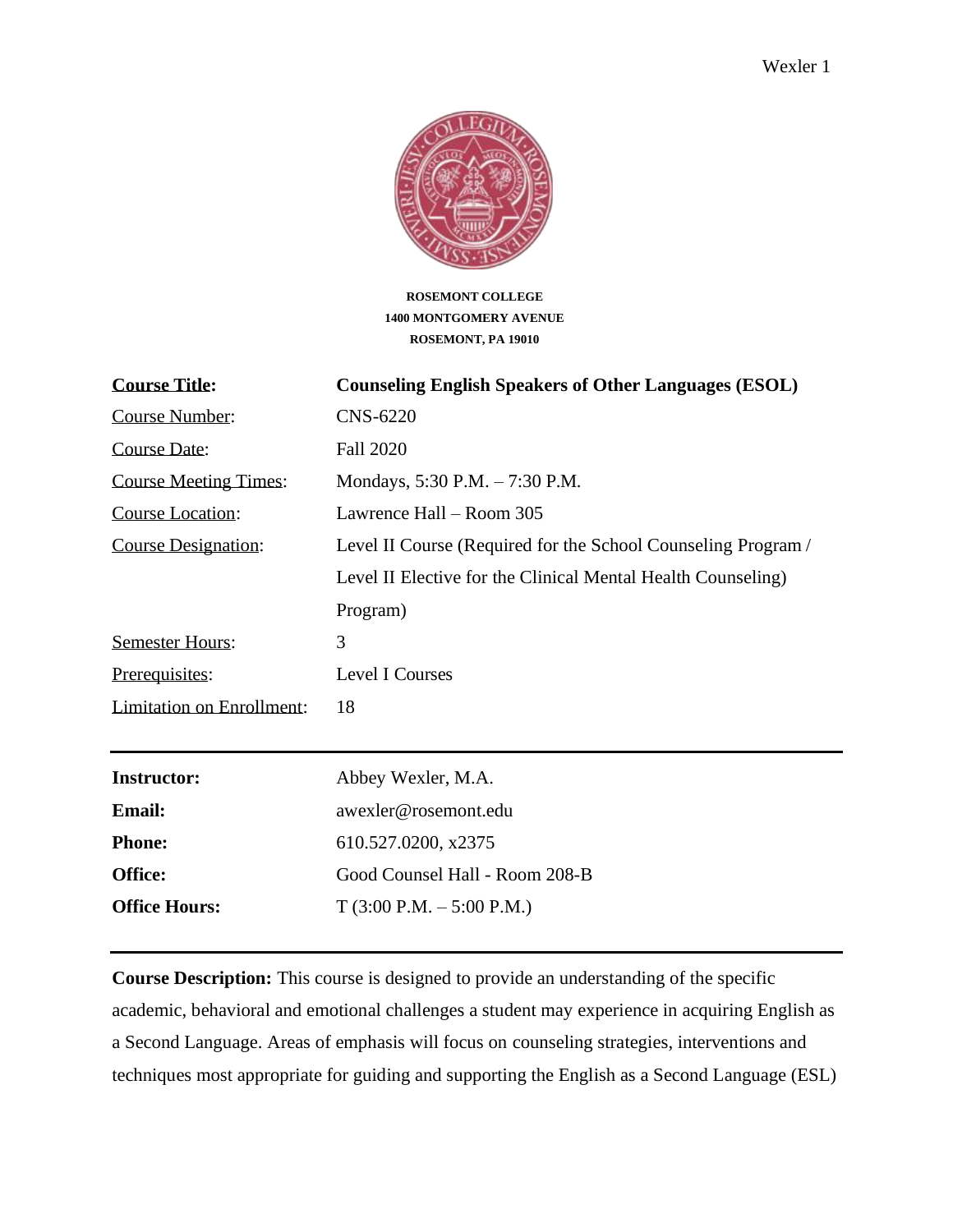Wexler 2

population. Academic readiness, closing the achievement gap and culturally sensitive and diverse strategies are covered.

**Rosemont Mission Statement**: Rosemont College is a community of lifelong learners dedicated to academic excellence and fostering joy in the pursuit of knowledge. Rosemont College seeks to develop in all members of the community open and critical minds, the ability to make reasoned moral decisions, and a sense of responsibility to serve others in our global society. Rooted in Catholicism, Rosemont welcomes all faiths and is guided by the educational principles of Cornelia Connelly and the Society of the Holy Child Jesus to meet the needs of the time. Rosemont College values trust in and reverence for the dignity of each person, diversity with a commitment to building an intercultural community, persistence and courage in promoting justice with compassion, and care for the Earth as our common home.

**Professional Performance Evaluation:** Rosemont College has identified five professional dispositions that relate to the goals of the Graduate Counseling program. Faculty members will evaluate each student on their professional dispositions during each course at the conclusion of the semester using the Professional Performance Evaluation Form.

1. **Flexibility/Openness:** Open willingness to different perspectives; Flexible to new demands, the environment, and accept necessary changes; Search for peer opinions, accept constructive feedback, and incorporate feedback from peers

2. **Collaboration:** Accept mistakes, avoid blame, apply feedback toward growth, and monitor self for professionalism; Reach consensus, initiate compromise, and show concern for group goals; Invite feedback, incorporate supervisory feedback, and give feedback

3. **Awareness:** Awareness of own impact on others; Ability to deal with conflict; ability to express feelings effectively and appropriately; Understand and demonstrate multicultural concerns and social justice. Identification of biases and prejudices of self and society.

4. **Initiative and Motivation:** Met or exceed all of the class requirements, showed creativity; Adhere to school and SPGS policies; Proficient graduate level oral and written skills

5. **Responsibility:** Maintain professional boundaries, sensitive to diversity, safeguard confidentiality, Dedication to Counseling Profession; Attend and adhere to Ethical Standards

This syllabus is provided to you as a means of conveying what you should expect from this course. It outlines the responsibilities of the instructor in conducting the class – the course content, planned scheduled of classes and assignments, grade components, and method(s) of grading. It also outlines your responsibilities as a part of this class. By remaining in this class, you indicate your acceptance of your responsibilities as a student and agree to the terms specified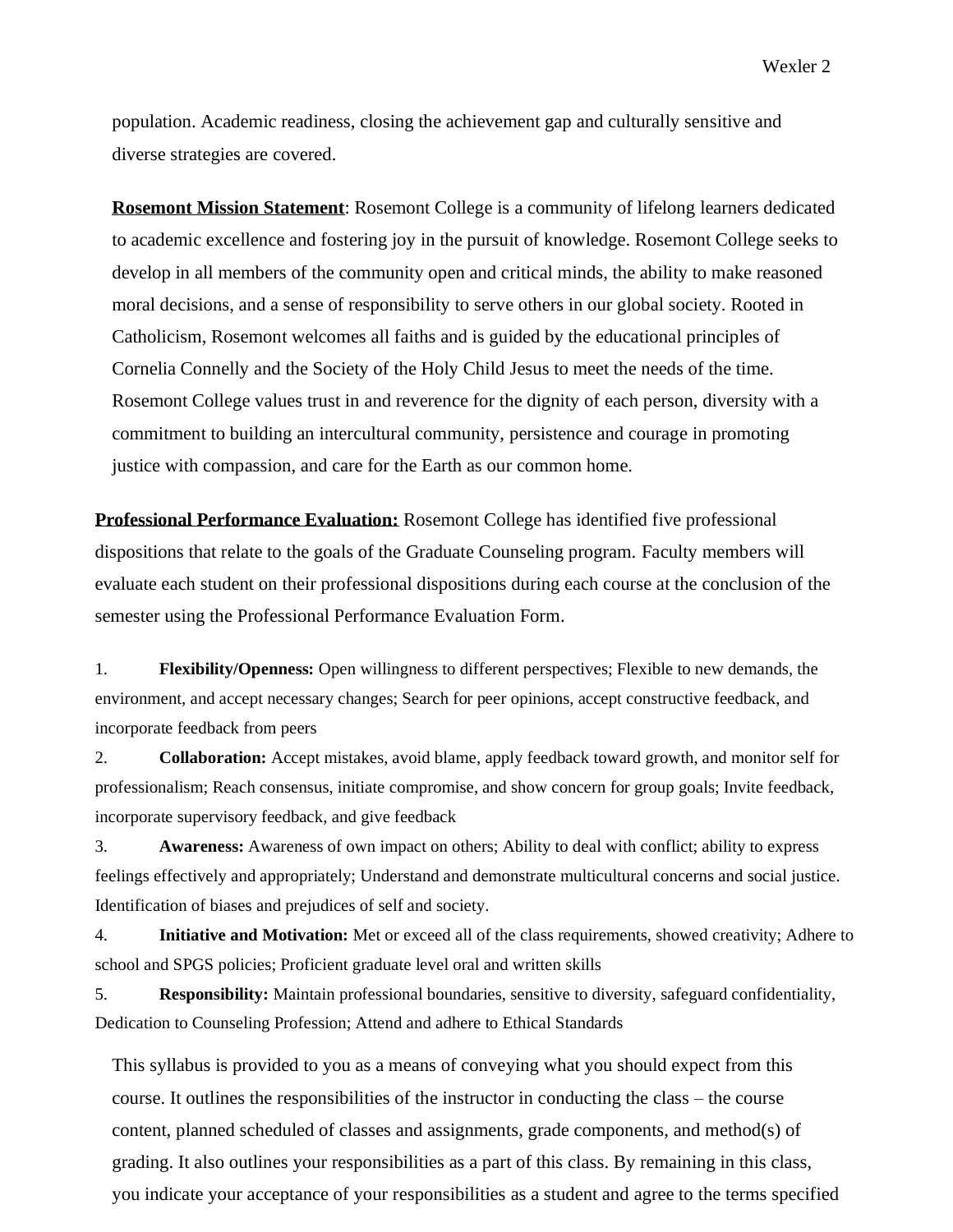in the syllabus.

**Note**: The instructor reserves the right to adjust the course schedule and content during the semester in order to accurately reflect the progress being made by the class. This may result in modifications to assignment and exam due dates and/or course content.

# **I. Student Learning Outcomes**

Upon successful completion of this course, students will be able to:

- A. Demonstrate effective counseling skills with an emphasis on understanding and promoting the social and emotional development and academic achievement of ESOL students
- B. Recognize and appreciate the cultural differences and unique instructional needs of ESOL students to highlight elements of resiliency and assist these students in reaching their academic potential
- C. Employ assessment and evaluation techniques to support ESOL students and affect positive change in the delivery of counseling services to ESOL students
- D. Integrate postsecondary and career development strategies through individual counseling and group counseling while including family members and significant community members in the postsecondary planning process
- E. Guide ESOL students through the various aspects of identity development by considering familial and cultural differences, value systems, and expectations to protect against maladaptive behaviors
- F. Incorporate ethical and legal guidelines when providing counseling services to ESOL students to ensure best practices and effectively build the therapeutic alliance

# **II. Course Content**

- A. Introduction
	- a. Syllabus and assignment overviews
	- b. Historical context for working with ESOL students
	- c. Political context for working with ESOL students
- B. The Achievement Gap
	- a. The power of School Counselors
	- b. Achievement gap defined
	- c. What do we already know about closing the gap?
- C. School Counseling and Social Justice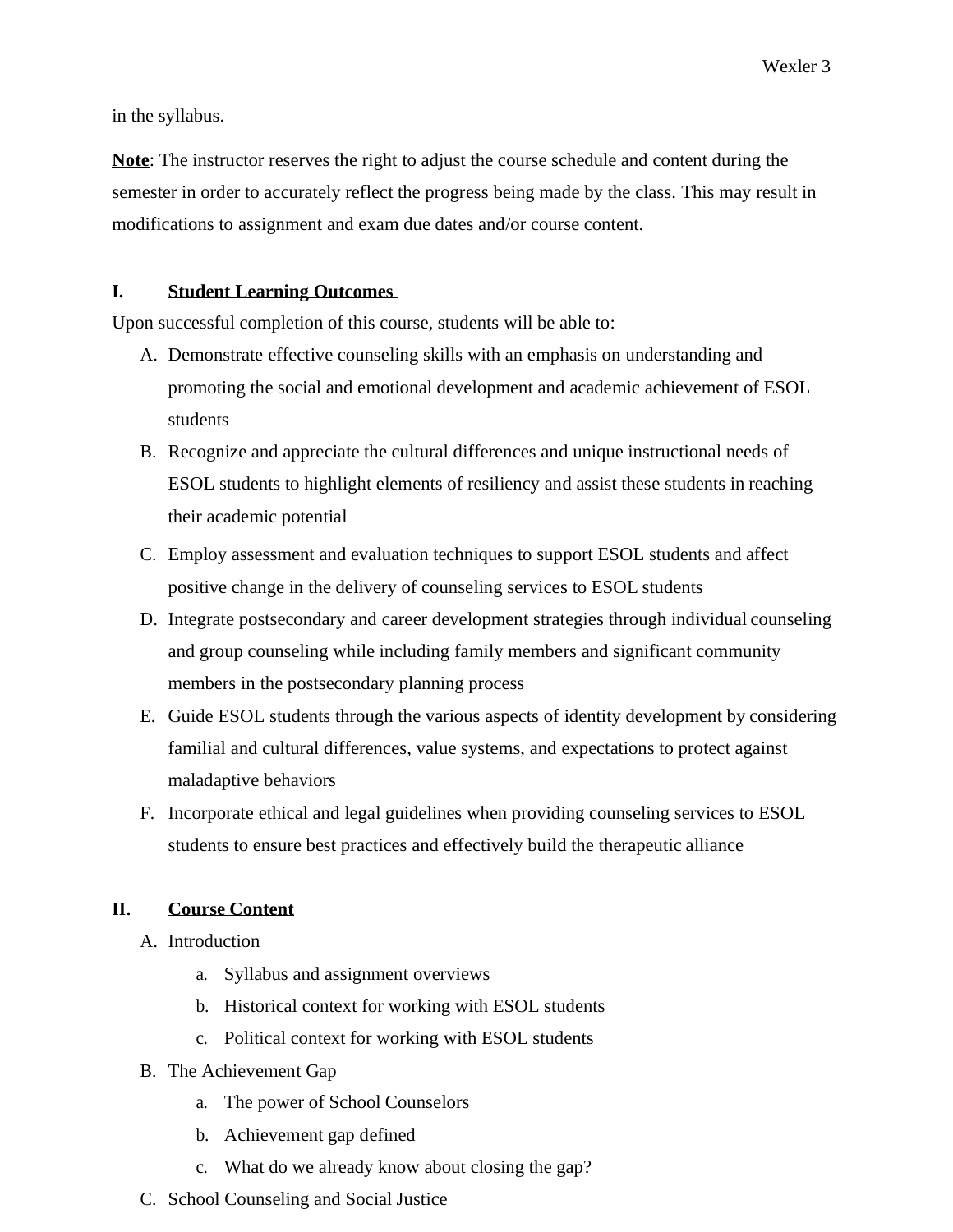- a. Serving diverse groups
- b. Key functions of a school counselor based on a social justice approach
- D. Counseling and Intervention Planning
	- a. Critical factors affecting the counseling relationship
	- b. Culturally appropriate counseling interventions
	- c. Assessing school counselor's multicultural counseling competency
- E. Consultation
	- a. Consultation strategies
	- b. Questioning domains
	- c. Assessing school culture
- F. Connecting Schools, Families and Communities
	- a. Avoiding blame
	- b. Five principles of Effective SFC Partnership
	- c. Barriers to school-family collaboration
- G. Data Collection and Use
	- a. Accountability
	- b. Using data to uncover inequities
	- c. School Counseling program evaluation
	- d. Developing program assessment tools
- H. Challenging bias
	- a. Social justice education in schools
	- b. Specific guidelines for challenging bias
- I. Student Support Services Coordination
	- a. Collaborating with community and social services organizations
	- b. Implementing best practices for scheduling
	- c. Tutoring services
	- d. IEP committees
	- e. Gifted and talented committees
- J. Developing a Social Justice-Focused School Counseling Program
	- a. Assessing beliefs
	- b. Assessing skills
	- c. Assessing student needs

#### **III. Methods of Instruction**

A. Lecture and Discussion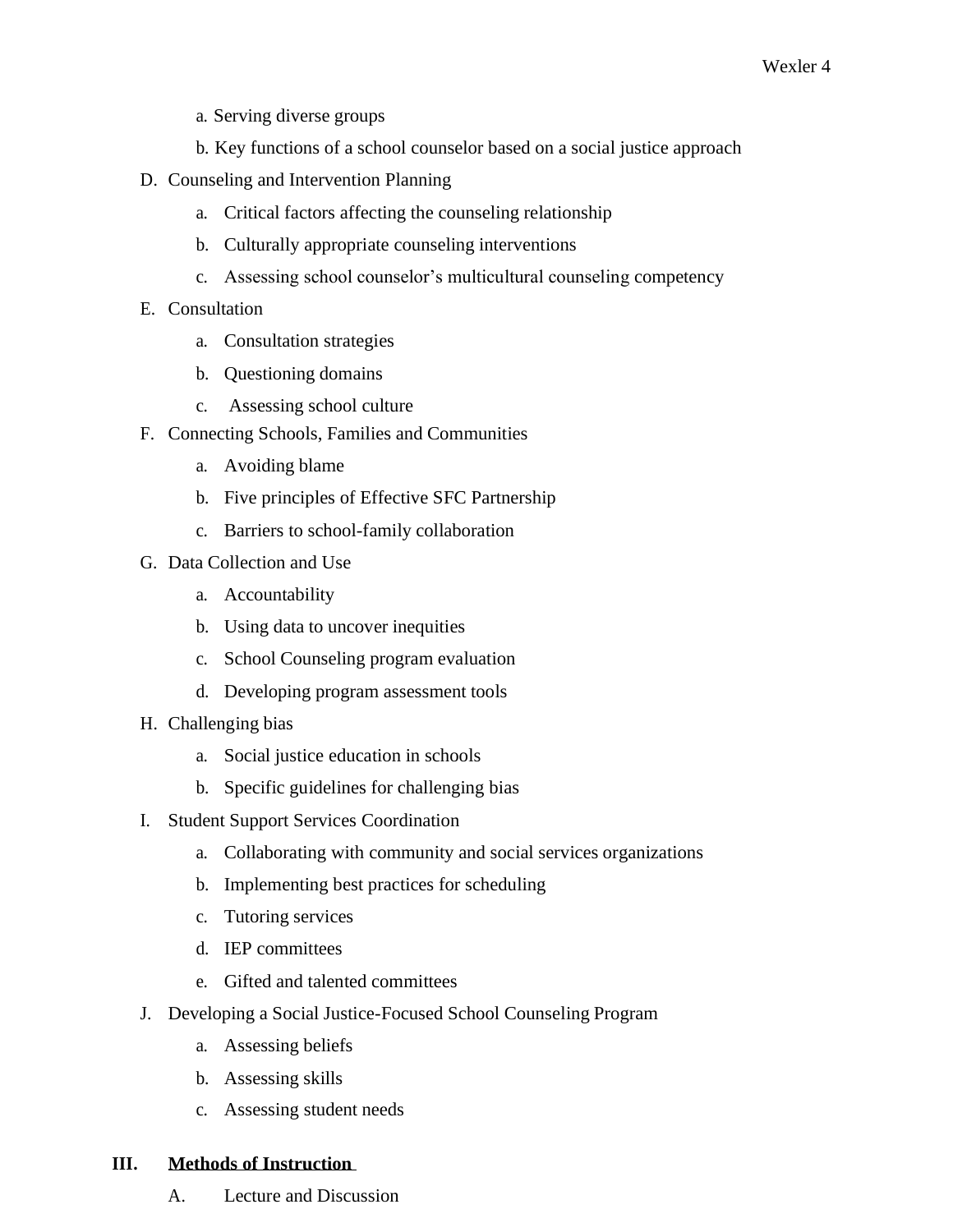- B. Group Processing
- C. Assigned Readings
- D. Case Studies

### **IV. Methods of Assessment**

| <b>Assessment</b>                   | <b>Points</b>         |
|-------------------------------------|-----------------------|
|                                     |                       |
| A. Ethical Guidelines Response (10) | $1 X 10 = 10$ -Points |
|                                     |                       |
| <b>B.</b> Case Study Presentation   | 25-Points             |
|                                     |                       |
| C. Counseling Strategies Portfolio  | 25-Points             |
|                                     |                       |
| D. Final Examination                | 40-Points             |
|                                     |                       |
| <b>Total</b>                        | 100-Points            |
|                                     |                       |

- A. **Ethical Guidelines Response:** From Weeks 2-11 students will take a portion of class time to focus on a specific ethical standard as articulated within the guidelines of the American School Counselor Association (ASCA). Students will use knowledge from course readings and classroom discussions to produce an ethical response or approach that would serve the needs of the ESOL student. Responses will be submitted to the instructor and a brief discussion will ensue to compare and contrast student response. **Total Points**:  $10 \text{ X } 1 = 10$ -Points **Student Learning Outcomes**: A - F
- B. **Case Study Presentation**: Students will work in groups to analyze and respond to a case study scenario and topic that is assigned. Topics assigned will include postsecondary planning, academic performance, social-emotional difficulties, and familial difficulties. Students will need to consider ethical guidelines as well as appropriate and effective strategies based on the given scenario. Students will communicate their response in the form of a presentation to the class. The presentation should include the following:
	- (1.) Key aspects of the case study
	- (2.) Ethical standards considered regarding the case study

(3.) Evidenced-based counseling approaches and strategies in response to the student issue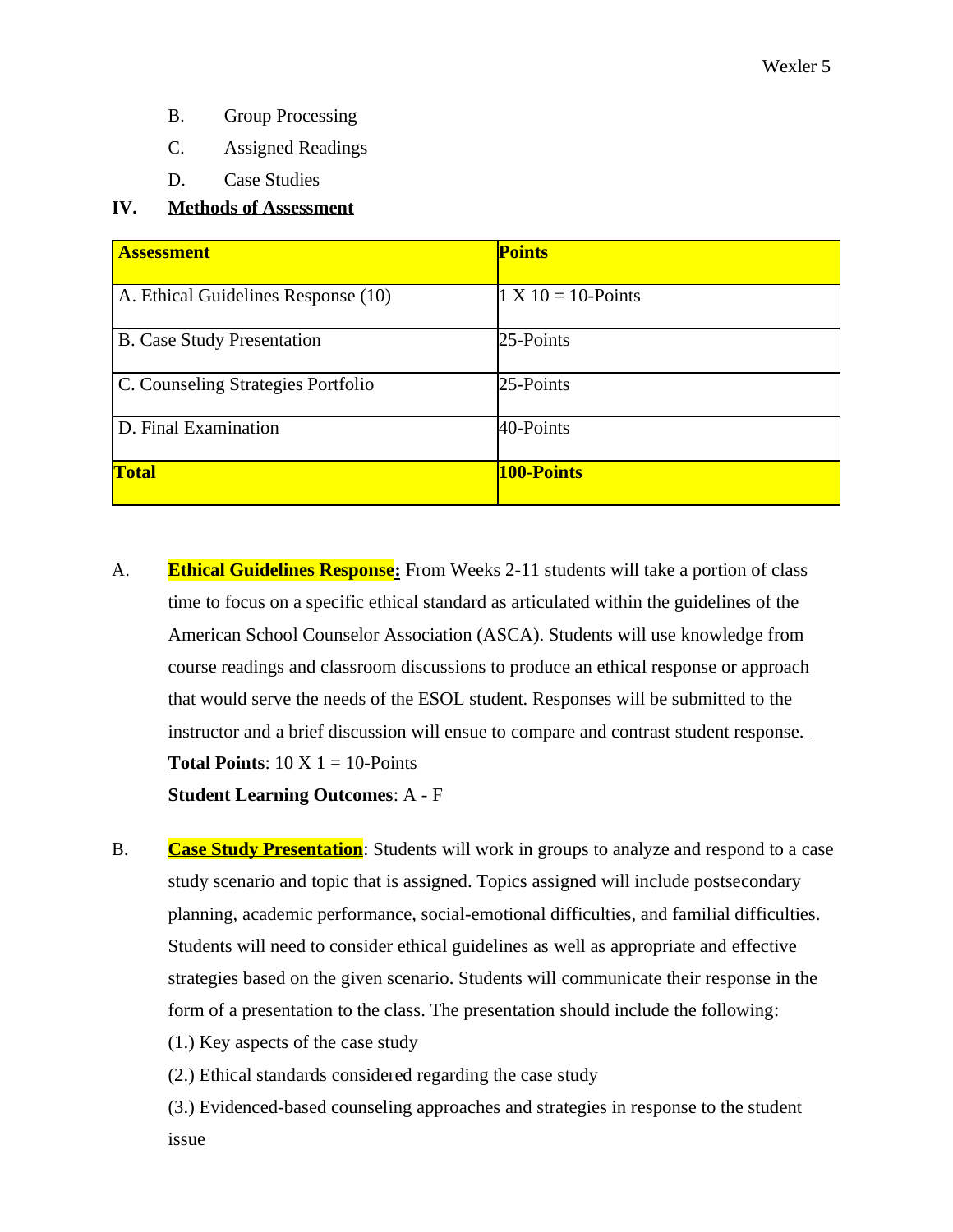Wexler 6

(4.) Description of the intervention and goals for the student, including objectives to achieve the goals

(5.) Advocacy at the community level, considering political climate

(6.) Reference articles in APA Formatting

**Total Points**: 25-Points

**Student Learning Outcomes**: A - F

C. **Counseling Strategies Portfolio**: This assignment is intended to develop a portfolio of 5 counseling strategies that could be utilized with the ESOL population. Each of your strategies should be reviewed and summarized according to student need, i.e. social, emotional, or academic and presented in the form of a short portfolio. For each of your strategies, students should provide research evidence documenting the strategy in the form of scholarly articles as well as a face sheet that summarizes each strategy and describes its purpose.

When developing your strategies, please consider the following:

- Are your strategies culturally sensitive?
- How are your strategies culturally sensitive?
- Is there research to support their use with students of varying backgrounds?
- What specific skills would a counselor employ to effectively deliver these strategies?
- Are your strategies ethically responsible?
- Are there community resources that could support these strategies?

**Total Points:** 25-Points

**Student Learning Outcomes**: A, B, E, F

D. **Final Examination**: The final examination will be cumulative and will cover the major content areas reviewed over the course of the semester. Time will be dedicated prior to your final examination to assist in student preparation.

**Total Points:** 40-Points

# **Students Learning Outcomes**: A- F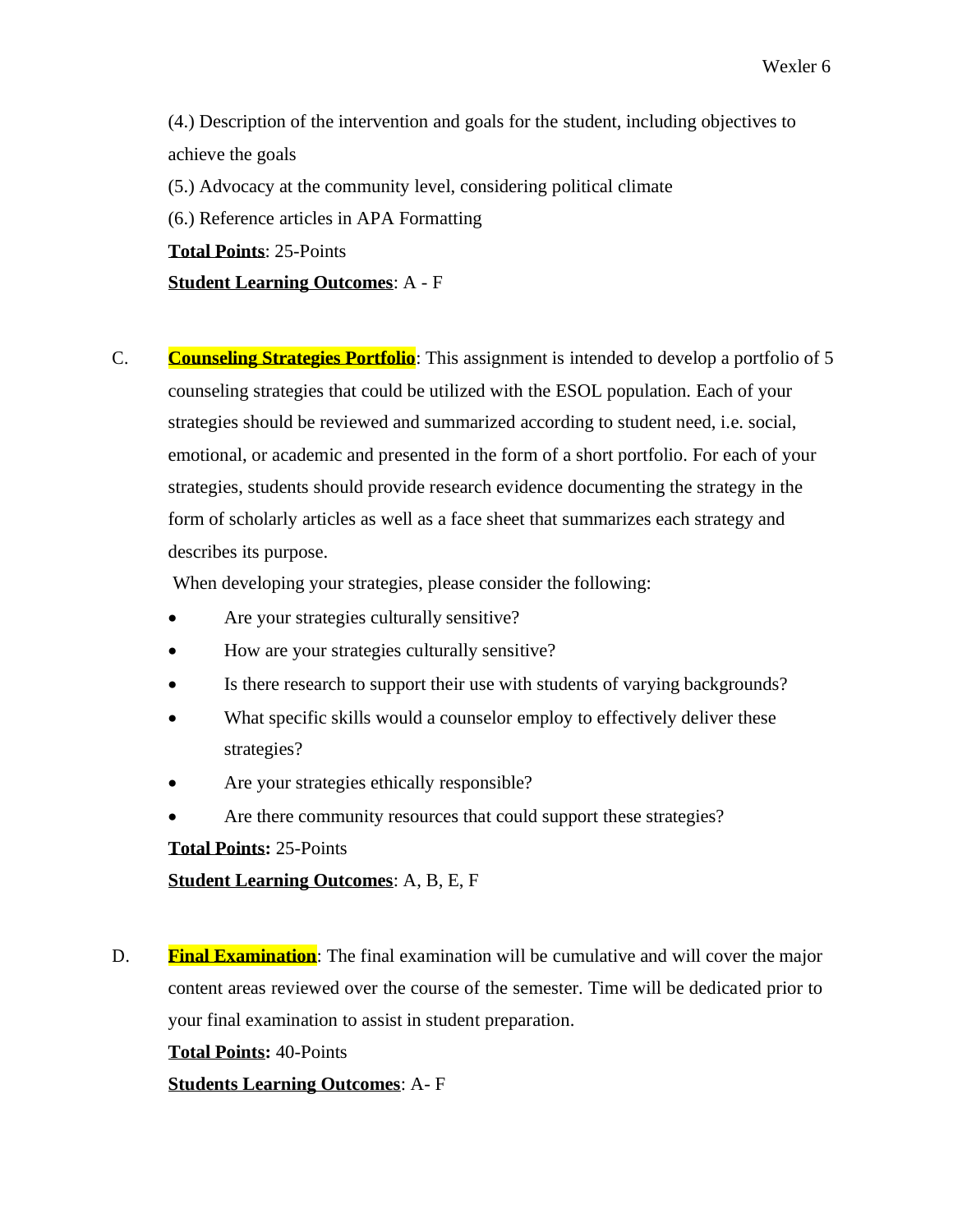### **V. Final Grade Scale**

Please see the SGPS Academic Catalog or Graduate Counseling Student Handbook for additional information about course grades and academic integrity:

SGPS Academic Catalog

Graduate Counseling Student Handbook

| Α      | $100 - 93$   |
|--------|--------------|
| A-     | $90 - 92$    |
| $B+$   | $87 - 89$    |
| B      | $83 - 86$    |
| $*B-$  | $80 - 82$    |
| $*C+$  | $77 - 79$    |
| $C^*C$ | $73 - 76$    |
| $*C-$  | $70 - 72$    |
| $*F$   | 70 and Below |

Students are responsible for understanding and will be held accountable for the information on the following topics that can be found within the Academic Catalog.

**Attendance Policy**: Timely, consistent attendance in class has been shown to have a direct correlation to student performance. Missing classes causes students to fall behind in the course material. The policy for this class is that undocumented absences and tardy attendance are unacceptable. Absences are permitted only in cases of illness or other legitimate causes (family emergency, death in the family, etc.). In cases of a documented absence from a class, the student will have both the opportunity and responsibility to make up all class work missed.

Students are allowed documented absences equivalent to one week of classes for any course in which they are enrolled. This course meets for 13-class sessions. Therefore, you will only be permitted to miss 1-class session over the semester without absences impacting your final grade. Absences are counted from the first day of class.

Entering the class late or leaving the room during class interrupts the classwork in progress and is disruptive to the learning process for students who are trying to learn. Serious tardiness or leaving class sessions frequently may impact your final grade for the course.

**Academic Integrity:** Academic integrity is important to the intellectual climate at Rosemont College. Violations of academic integrity cannot be tolerated and may result in the student's failure in a course and/or suspension or expulsion from Rosemont College. Academic dishonesty includes but is not limited to: plagiarism; fabrication of data, information, or citations; multiple submissions of the same work in different courses; and cheating on exams or assignments. Cheating of any kind WILL result in a zero on the work in question and a letter grade reduction in the course grade after the student's grade is calculated using the zero on the work in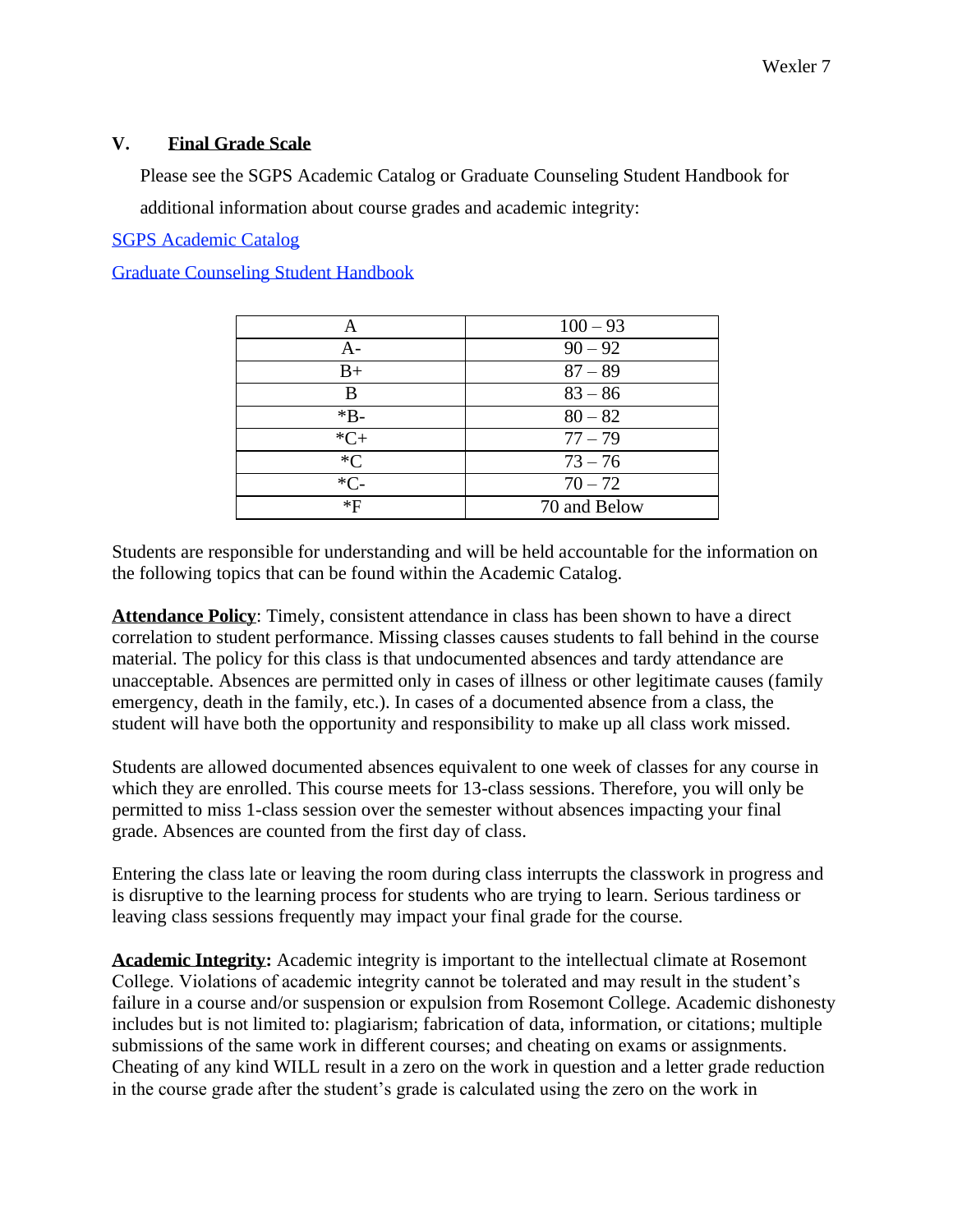question. At the instructor's discretion, it may also result in failing the course and/or reporting of the incident to the administration for further action.

**Class Assignments***:* Assignments that are not completed by the stated deadline will not be accepted. The submission of assignments that are late due to legitimate medical reasons or other extraordinary circumstances will be considered. Such circumstances must be supported by written documentation from an acceptable third party.

**Communications:** Changes in schedules, assignments, guidance, etc. will be communicated only to your Rosemont e-mail address. E-mail is the preferred way to communicate with the instructor and must be sent to the e-mail address listed on the front of this syllabus.

**Disability Statement:** If you have been approved for accommodations under ADA/504, please speak with the professor outside of class so that it is certain that all accommodations are provided promptly and completely. If you have not yet been approved for accommodations under ADA/504, but believe you might be entitled to them, please contact the Dean of Students in the Student Life Office at extension 2400 immediately. It would also be wise to speak with your professor, since temporary arrangements may be made under certain circumstances.

**Student Concerns***:* Students who have any course-related concerns should talk directly with their faculty member prior to the next class meeting. If a mutually acceptable resolution cannot be achieved, the student is advised to follow the procedures outlined in the appropriate Student Handbook.

**Cell Phone Use:** In order to be able to receive campus-wide safety or weather alerts, cell phones may be left on vibrate only during class. Absent prior permission from the instructor, students may not acknowledge other messages or phone calls nor may they ever send or received text messages during class. Please keep your phone hidden from the class and on vibrate only. Cell phones should not be used for Internet purposes unless related to class assignments and instruction.

**Use of Laptops or Other Electronic Devices:** The use of personal laptops and other electronic devices during class sessions is strongly encouraged for the purposes of researching course material and engaging in classroom discussion. Students should not use their personal laptops for any other purposes during any class session. Failure to abide by this policy may impact your final grade.

The use of personal cell phones during class session is strongly discouraged. If you experience an emergency situation please communicate the potential to receive a phone call during the class session at the start of class. You will be permitted to step outside the classroom to receive your call. Please do your best not to disturb the learning process in the classroom.

**Recording Lectures:** Neither video nor audio recording may be made of any lecture in this course without the express consent of the instructor.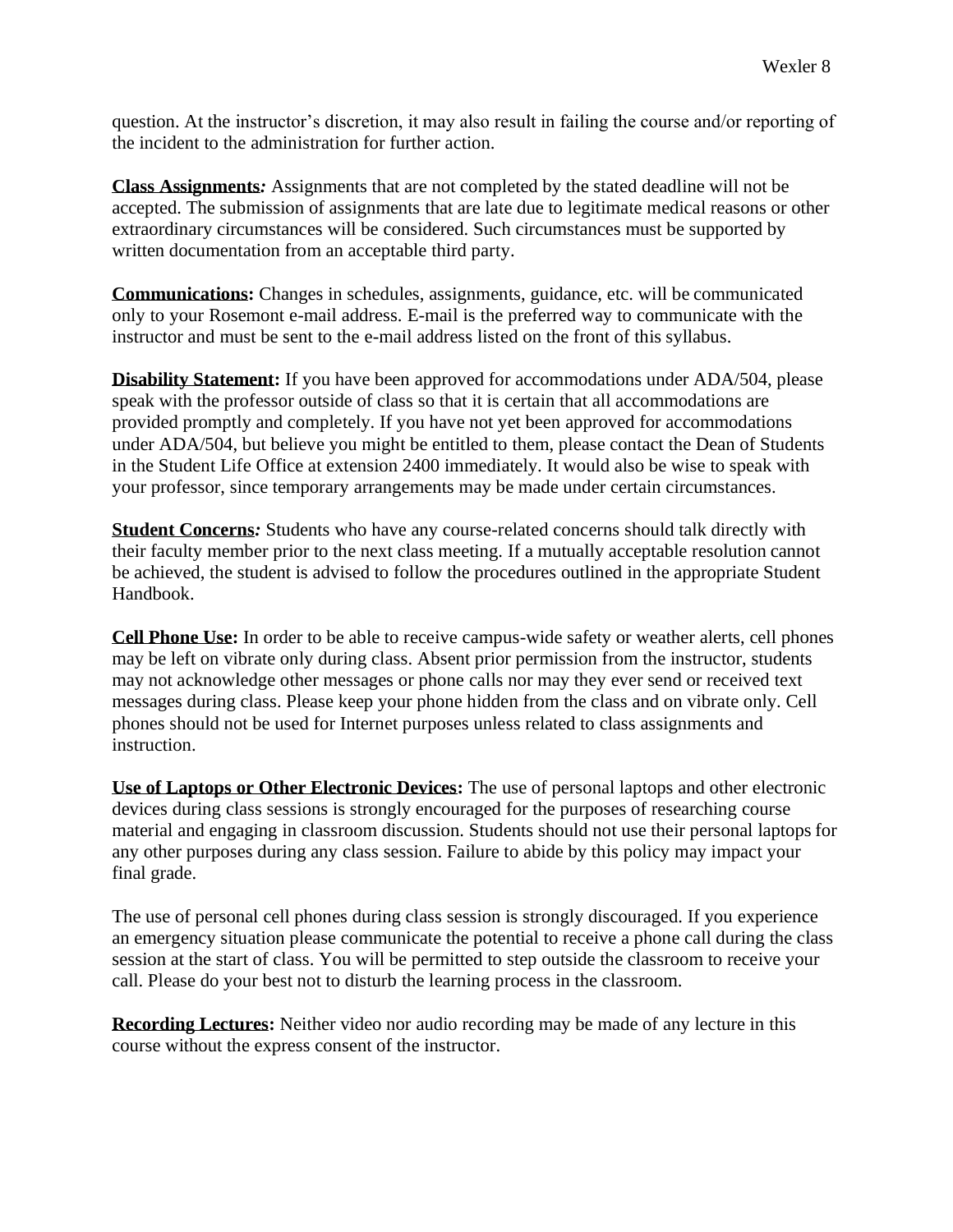**Inclement Weather:** The Rosemont "snow number" is Montgomery County 342. Announcements of closings are also posted on the website and placed on the main college number, 610-527-0200. Students are encouraged to register their cell phone or email address to e2Camplus on the iWay for cancellation notices.

**Course Website:** Information for this course, including, but not limited to, an electronic copy of this syllabus, is available through the course website located in the Rosemont College online learning portal (Canvas) located at [https://rosemont.instructure.com/login/canvas.](https://rosemont.instructure.com/login/canvas) See your instructor if you have questions about accessing the course website.

**Submitting Papers Electronically:** Writing assignments for this course are to be submitted electronically via the course website.

# **Rosemont College 2018-2019 Graduate Academic Calendar**:

[https://rosemont.edu/\\_resources/site-pdfs/registrar/2018-2019\\_sgps\\_academic\\_calendar.pdf](https://rosemont.edu/_resources/site-pdfs/registrar/2018-2019_sgps_academic_calendar.pdf)

# **VI. Required Textbook and Equipment**

de Oliveira, L. C., & Wachter Morris, C. (2015). *Preparing school counselors for English Language Learners*. Alexandria, VA: TESOL Press.

- Holcomb-McCoy, Cheryl. (2007). *School counseling to close the achievement gap.* Thousand Oaks, California: Corwin Press.
- Johnson, L. V., Ziomek-Daigle, J., Hill Haskins, N., & Paisley, P. O. (2018). An investigation of school counselor self-efficacy with English Language Learners. *Professional School Counseling 20*(1), 44-53. doi:10.5330/1096-2409-20.1.44.

| <b>Date</b> | <b>Topics/Activities</b>                                                  | <b>Assignments Due</b>                                                            |
|-------------|---------------------------------------------------------------------------|-----------------------------------------------------------------------------------|
| Week 1:     | <b>Course Orientation</b><br>Multicultural Exercise                       | De Oliveir & Morris.: Chapter 1                                                   |
| 09/10/2018  |                                                                           |                                                                                   |
| Week 2:     | Knowledge of Multicultural School<br>Counseling                           | De Oliveir & Morris : Chapters $2 \& 3$<br><b>Ethical Guidelines Response (1)</b> |
| 09/17/2018  | Knowledge of English Language Learners<br>and Second Language Development |                                                                                   |
|             |                                                                           |                                                                                   |

# **VII. Tentative Course Schedule**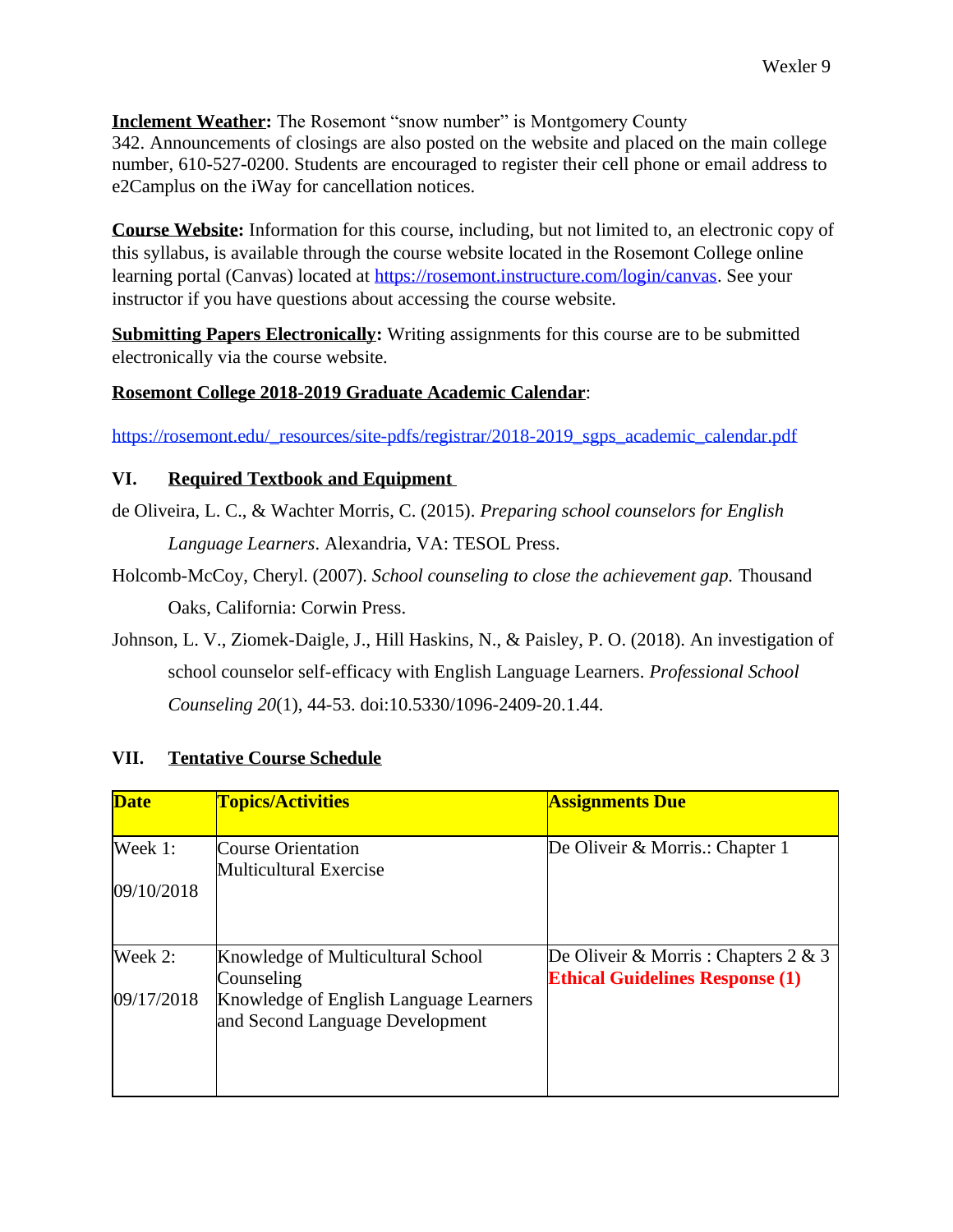| Week 3:                       | Knowledge of Roles and Responsibilities<br>Final Application and Conclusion | De Oliveir & Morris: Chapter 4 & 5<br><b>Ethical Guidelines Response (2)</b> |
|-------------------------------|-----------------------------------------------------------------------------|------------------------------------------------------------------------------|
| 09/24/2018                    |                                                                             |                                                                              |
| Week 4:                       | School Counselor Self-Efficacy with<br><b>English Language Learners</b>     | Johnson et al. (2018) Article<br><b>Ethical Guidelines Response (3)</b>      |
| 10/01/2018                    |                                                                             |                                                                              |
| Week 5:                       | The Achievement Gap                                                         | Holcomb-McCoy: Chapter 1<br><b>Ethical Guidelines Response (4)</b>           |
| 10/08/2018                    |                                                                             |                                                                              |
| Week 6:                       | Counseling and Intervention Planning                                        | Holcomb-McCoy: Chapter 3<br><b>Ethical Guidelines Response (5)</b>           |
| 10/15/2018                    |                                                                             |                                                                              |
| Week 7:                       | Consultation                                                                | Holcomb-McCoy: Chapter 4<br><b>Ethical Guidelines Response (6)</b>           |
| 10/22/2018                    |                                                                             | <b>Counseling Strategies Portfolio</b>                                       |
| Week 8:                       | Connecting School, Families, and<br>Communities                             | Holcomb-McCoy: Chapter 5<br><b>Ethical Guidelines Response (7)</b>           |
| 10/29/2018                    |                                                                             |                                                                              |
| Week 9:                       | School Counseling within the Context of                                     | Holcomb-McCoy: Chapter 2                                                     |
| 11/05/2018                    | <b>Social Justice</b>                                                       | <b>Ethical Guidelines Response (8)</b><br><b>Case Study Presentations</b>    |
| <b>Week 10:</b>               | Collecting and Using Data                                                   | Holcomb-McCoy: Chapter 6                                                     |
| 11/12/2018                    |                                                                             | <b>Ethical Guidelines Response (9)</b><br><b>Case Study Presentations</b>    |
| <b>Week 11:</b>               | <b>Challenging Bias</b>                                                     | Holcomb-McCoy: Chapter 7                                                     |
| 11/19/2018                    |                                                                             | <b>Ethical Guidelines Response (10)</b>                                      |
| <b>Week 12:</b>               | Coordinating Student Services and Support   Holcomb-McCoy: Chapter 8        |                                                                              |
| 11/26/2018                    |                                                                             |                                                                              |
| <b>Week 13:</b><br>12/03/2018 | Developing a Social-Justice-Focused<br><b>School Counseling Program</b>     | Holcomb-McCoy: Chapter 9<br><b>Final Examination</b>                         |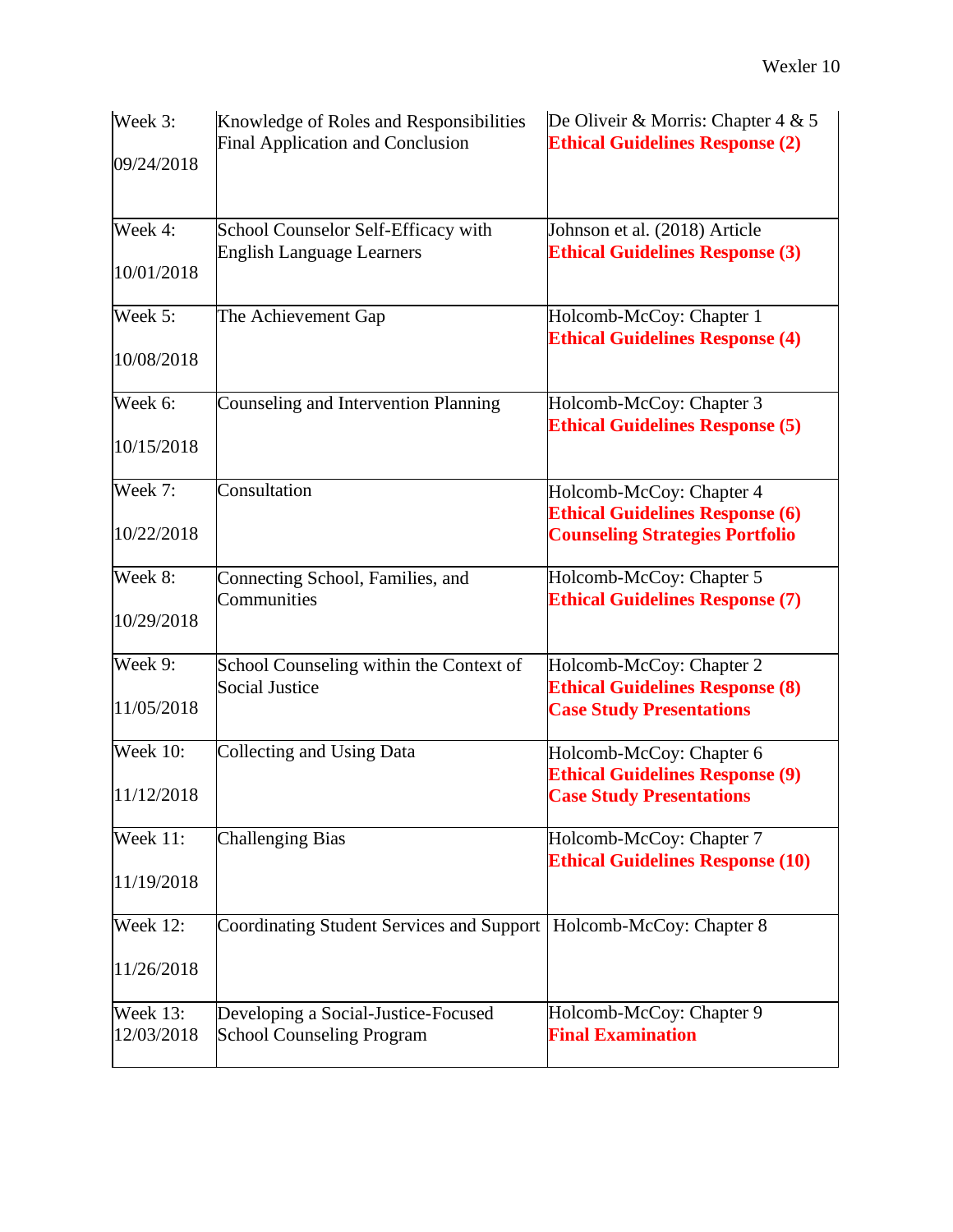#### **VIII. Bibliography**

- Baca, L. M. & Koss-Chioino, J. D. (1997) Development of a culturally responsive group counseling model for Mexican American adolescents. *Journal of Multicultural Counseling and Development, 25,* 130-141.
- Bemak, K (2000). Transforming the role of the counselor to provide leadership in educational reform through collaboration. *Professional School Counseling, 3,* 323-331.
- Giles, H. C. (2005) Three narratives of parent-educator relationships: Towards counselor repertoires for bridging the urban parent-school divide. *Professional School Counseling, 8*, 228-235.
- Haskins, R., & Rouse, C. (2005). Closing achievement gaps *The future of children*. Princeton, NJ: Princeton/Brookings.
- Holcomb-McCoy, C. (2004). Assessing the multicultural competence of school counselors: A checklist, *Professional School Counseling, 7,* 178-182.
- Inniss, J. (1977). Counseling the culturally disrupted child. *Elementary School Guidance and Counseling, 11*(3), 22-235. Retrieved from [http://www.jstor.org.rosemont.ism.oclc.stable/42868514.](http://www.jstor.org.rosemont.ism.oclc.stable/42868514)
- Liu, W. M., Ali, S. R. (2005). Addressing social class and classism in vocational theory and practice. *The Counseling Psychologist, 33*, 189-196.
- Shi, Q., & Steen, S. (2012). Using the Achieving Success Everyday (ASE) group model to promote self-esteem and academic achievement for English as a Second Language (ESL) students. *Professional School Counseling, 16*(1), 63-70. Retrieved from [http://www.jstor.org.rosemont.idm.oclc.org/stable/profschocoun.16.1.63.](http://www.jstor.org.rosemont.idm.oclc.org/stable/profschocoun.16.1.63)
- Slavin, R. (2002). Evidence-based education policies: Transforming educational practice and research. *Educational Researcher, 31*(7), 15-21.
- Smith-Adcock, S., Daniels, M., Lee, S., Villalba, J., & Indelicate, N. (2006). Culturally responsive school counseling for Hispanic/Latino students and families: The need for bilingual school counselors. *Professional School Counseling, 10*(1), 92-101. Retrieved from [http://jstor.org.rosemont.ism.oclc.org/stable/42732507.](http://jstor.org.rosemont.ism.oclc.org/stable/42732507)
- Stone, C. B., & Dahir, C. A. (2004). *School counselor accountability: A measure of student success.* New York City, NY: Prentice Hall.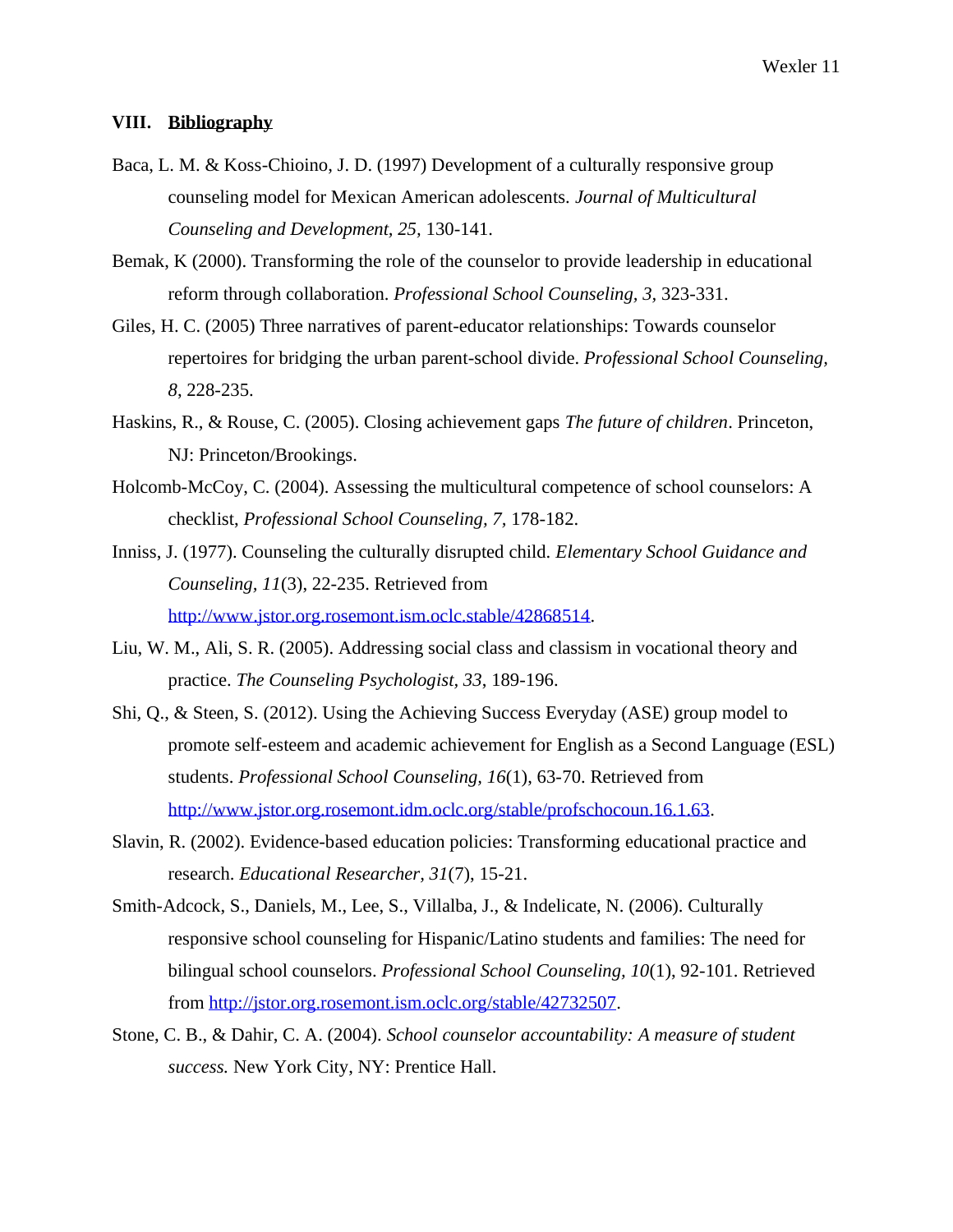- U.S. Department of Education. (2006). *NCES, parent and family involvement in education survey,* 2002-2003. Washington, DC: Author
- Wong, Y. J. (2006) Strength-centered therapy: A social constructionist, virtues-based psychotherapy. *Psychotherapy: Theory, Research, Practice and Training, 43*, 133-146.
- Zayas, L. H. (2001). Incorporating struggles with racism and ethnic identity in therapy with adolescents. *Clinical Social Work Journal, 29*, 361-373.

# **IX. CACREP Standards Assessment Crosswalk**

| <b>CACREP Standard (Main Content)</b>                                                                                                                                                                                                                                           | <b>Assessment</b>                                                                                             | <b>Student Learning Outcome</b> |
|---------------------------------------------------------------------------------------------------------------------------------------------------------------------------------------------------------------------------------------------------------------------------------|---------------------------------------------------------------------------------------------------------------|---------------------------------|
| The role and process of the professional<br>counselor advocating on behalf of the<br>profession (1d. Professional Counseling<br><b>Orientation and Ethical Practice</b> )                                                                                                       | Case Study<br>Presentation, Final<br>Examination                                                              | $(C)$ (D) $(F)$                 |
| Advocacy processes needed to address<br>institutional and social barriers that<br>impede access, equity and success for<br>clients (1e. Professional Counseling<br><b>Orientation and Ethical Practice</b> )                                                                    | Case Study<br>Presentation, Final<br>Examination                                                              | $(A)$ (B) (C) (D) (E) (F)       |
| Ethical standards of professional<br>counseling organizations and credentialing Response, Case Study<br>bodies, and applications of ethical and<br>legal considerations in professional<br>counseling (1i. Professional Counseling<br><b>Orientation and Ethical Practice</b> ) | <b>Ethical Guidelines</b><br>Presentation,<br><b>Counseling Strategies</b><br>Portfolio, Final<br>Examination | (F)                             |
| Multicultural and pluralistic characteristics Ethical Guidelines<br>within and among diverse groups<br>nationally and internationally (2a. Social<br>and Cultural Diversity)                                                                                                    | Response, Case Study<br>Presentation,<br><b>Counseling Strategies</b><br>Portfolio, Final<br>Examination      | $(B)$ $(D)$ $(E)$               |
| Theories and models of multicultural<br>counseling, cultural identity development<br>and social justice and advocacy (2b.<br><b>Social and Cultural Diversity)</b>                                                                                                              | Case Study<br>Presentation,<br><b>Counseling Strategies</b><br>Portfolio                                      | $(A)$ $(B)$ $(E)$               |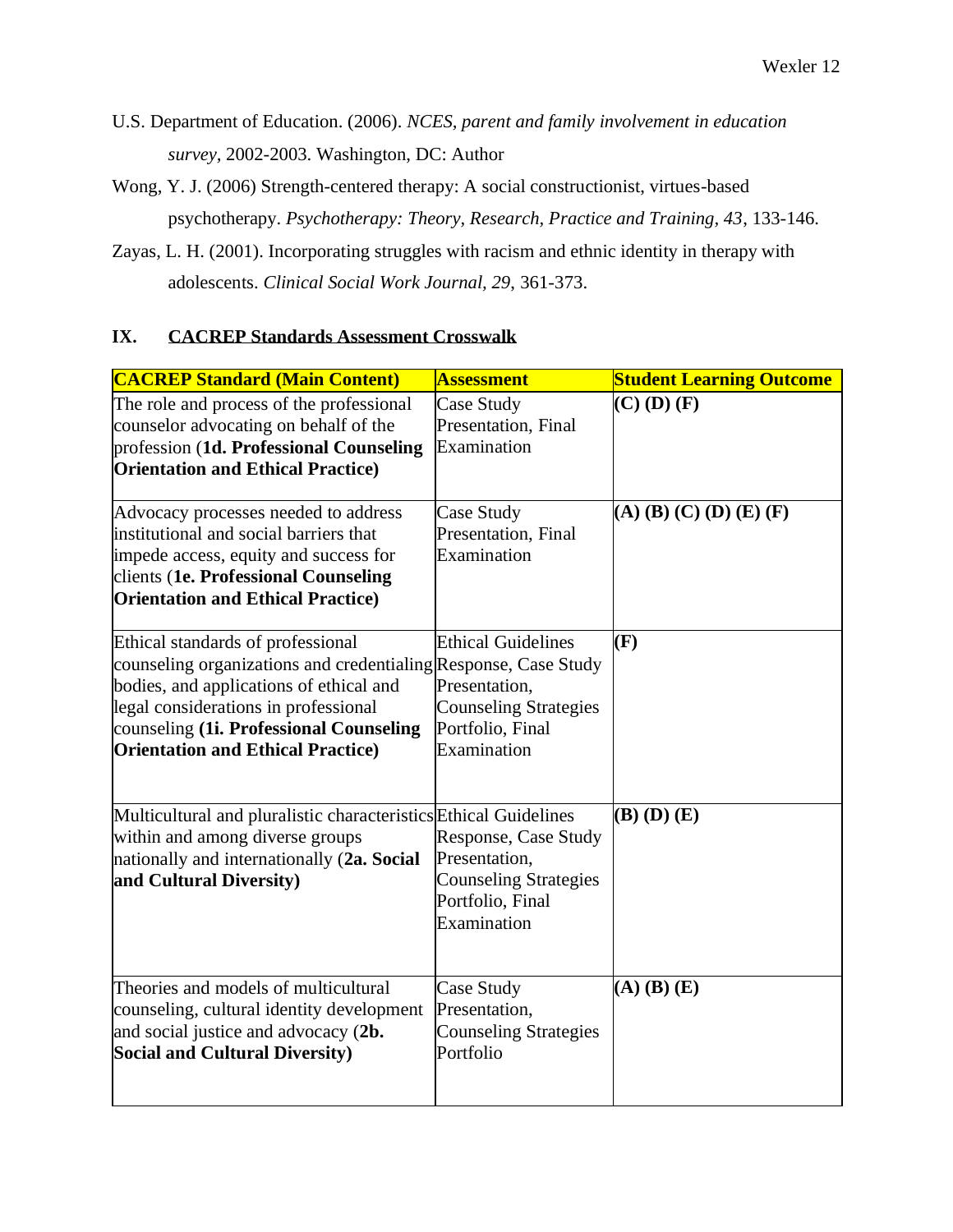| Multicultural counseling<br>competencies (2c. Social and Cultural<br>Diversity).<br>The impact of heritage, attitudes, beliefs,                                                                                     | <b>Ethical Guidelines</b><br>Response, Case Study<br>Presentation,<br><b>Counseling Strategies</b><br>Portfolio, Final<br>Examination<br><b>Ethical Guidelines</b> | $(B)$ (D) $(E)$ (F)<br>$(B)$ $(D)$ $(E)$ |
|---------------------------------------------------------------------------------------------------------------------------------------------------------------------------------------------------------------------|--------------------------------------------------------------------------------------------------------------------------------------------------------------------|------------------------------------------|
| understandings, and acculturative<br>experiences on an individual's views of<br>others (2d. Social and Cultural<br>Diversity).                                                                                      | Response, Case Study<br>Presentation,<br><b>Counseling Strategies</b><br>Portfolio                                                                                 |                                          |
| The effects of power and privilege for<br>counselors and clients (2e. Social and<br><b>Cultural Diversity).</b>                                                                                                     | <b>Ethical Guidelines</b><br>Response, Case Study<br>Presentation,<br><b>Counseling Strategies</b><br>Portfolio, Final<br>Examination                              | $(B)$ $(C)$ $(F)$                        |
| Help-seeking behaviors of diverse clients<br>(2f. Social and Cultural Diversity).                                                                                                                                   | Case Study<br>Presentation,<br><b>Counseling Strategies</b><br>Portfolio                                                                                           | $(B)$ $(D)$ $(E)$                        |
| Strategies for identifying and eliminating<br>barriers, prejudices, and processes<br>of intentional and unintentional oppression Presentation,<br>and discrimination (2h. Social and<br><b>Cultural Diversity).</b> | <b>Ethical Guidelines</b><br>Response, Case Study<br><b>Counseling Strategies</b><br>Portfolio, Final<br>Examination                                               | $(A)$ (B) (C) (D) (E) (F)                |
| Theories of individual and family<br>development across the lifespan (3a.<br><b>Human Growth and Development)</b>                                                                                                   | Case Study<br>Presentation,<br><b>Counseling Strategies</b><br>Portfolio                                                                                           | $(A)$ (D) $(E)$                          |
| Systematic and environmental factors that<br>affect human development, functioning<br>and behavior (3f. Human Growth and<br>Development)                                                                            | Case Study<br>Presentation,<br><b>Counseling Strategies</b><br>Portfolio                                                                                           | $(B)$ $(D)$ $(E)$                        |
| A general framework for understanding<br>differing abilities and strategies for<br>differentiated interventions (3h. Human<br><b>Growth and Development)</b>                                                        | Case Study<br>Presentation,<br><b>Counseling Strategies</b><br>Portfolio                                                                                           | $(A)$ $(B)$ $(D)$ $(E)$                  |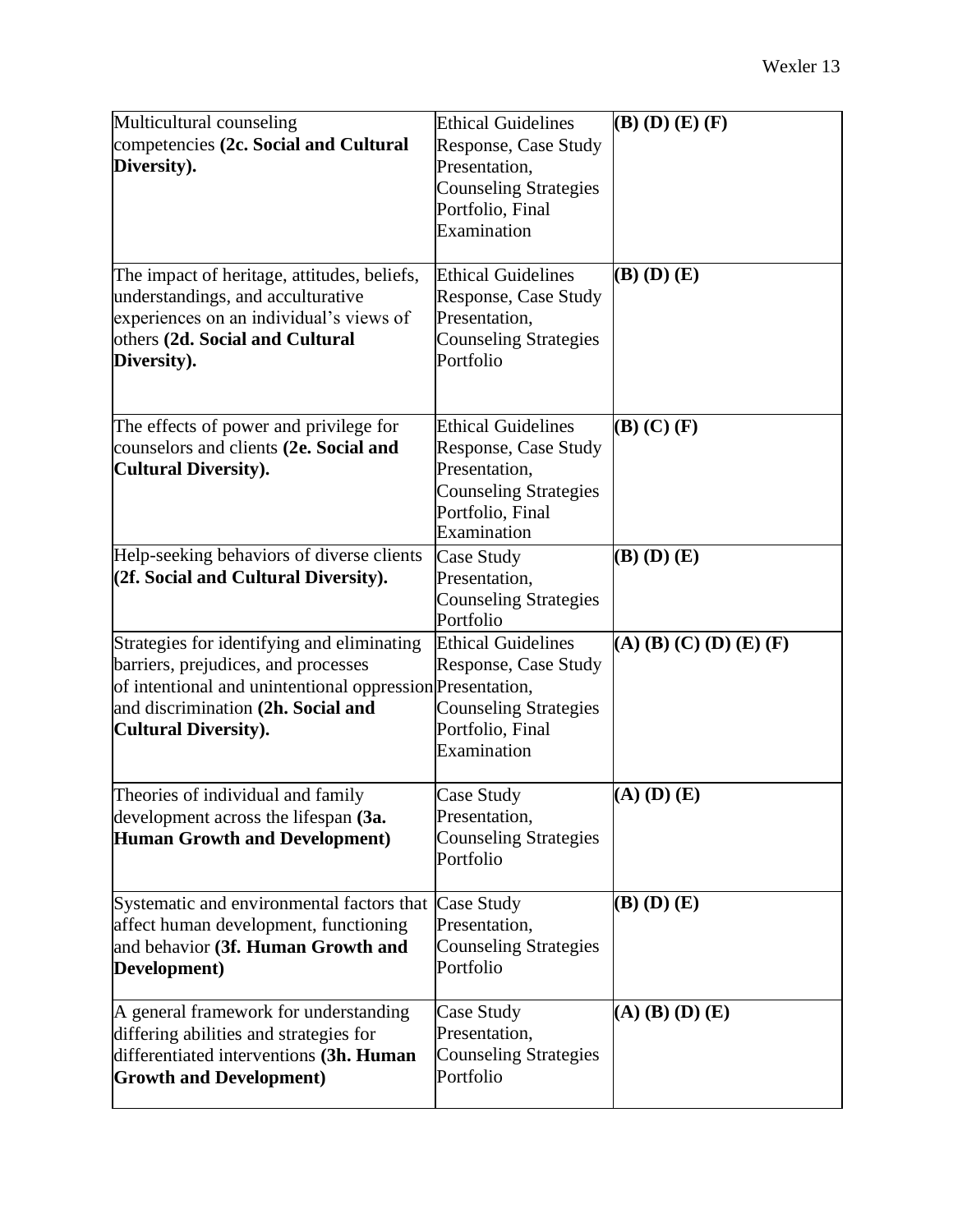| Ethical and culturally relevant strategies                       | <b>Ethical Guidelines</b>    | $(A)$ (B) (C) (D) (E) (F) |
|------------------------------------------------------------------|------------------------------|---------------------------|
| for promoting resilience and optimum                             | <b>Response, Case Study</b>  |                           |
| development and wellness across the                              | Presentation,                |                           |
| lifespan (3i. Human Growth and                                   | <b>Counseling Strategies</b> |                           |
| Development)                                                     | Portfolio, Final             |                           |
|                                                                  | Examination                  |                           |
| Approaches for conceptualizing the                               | Case Study                   | $(B)$ $(D)$ $(E)$         |
| interrelationships among and between                             | Presentation                 |                           |
| work, mental well-being, relationships,                          |                              |                           |
| and other life roles and factors (4b.                            |                              |                           |
| <b>Career Development)</b>                                       |                              |                           |
| Strategies for advocating for diverse                            | <b>Ethical Guidelines</b>    | $(A)$ $(B)$ $(D)$         |
| clients' career and educational                                  | Response, Case Study         |                           |
| development and employment                                       | Presentation,                |                           |
| opportunities in a global economy (4g.                           | <b>Counseling Strategies</b> |                           |
| <b>Career Development)</b>                                       | Portfolio                    |                           |
| Ethical and culturally relevant strategies                       | <b>Ethical Guidelines</b>    | $(A)$ (B) (C) (D) (E) (F) |
| for addressing career development (4j.                           | Response, Case Study         |                           |
| <b>Career Development)</b>                                       | Presentation,                |                           |
|                                                                  | <b>Counseling Strategies</b> |                           |
|                                                                  | Portfolio, Final             |                           |
|                                                                  | Examination                  |                           |
| Theories and models of counseling (5a.                           | Case Study                   | $(A)$ $(D)$ $(E)$         |
| <b>Counseling and Helping Relationships).</b>                    | Presentation,                |                           |
|                                                                  | <b>Counseling Strategies</b> |                           |
|                                                                  | Portfolio                    |                           |
| A systems approach to conceptualizing                            | Case Study                   | $(B)$ $(D)$ $(E)$         |
| clients (5b. Counseling and Helping                              | Presentation,                |                           |
| <b>Relationships)</b>                                            | <b>Counseling Strategies</b> |                           |
|                                                                  | Portfolio                    |                           |
| Counselor characteristics and behaviors                          | <b>Ethical Guidelines</b>    | $(B)$ $(C)$ $(F)$         |
| that influence the counseling progress (5f. Response, Case Study |                              |                           |
| <b>Counseling and Helping Relationships)</b>                     | Presentation,                |                           |
|                                                                  | <b>Counseling Strategies</b> |                           |
|                                                                  | Portfolio, Final             |                           |
|                                                                  | Examination                  |                           |
| Essential interviewing, counseling and                           | Case Study                   | $(A)$ $(B)$ $(C)$ $(D)$   |
| case conceptualization (5g. Counseling                           | Presentation                 |                           |
| and Helping Relationships)                                       |                              |                           |
| Developmentally relevant counseling                              | Case Study                   | $(A)$ $(C)$ $(D)$ $(E)$   |
| treatment or intervention plans (5h.                             | Presentation,                |                           |
| <b>Counseling and Helping Relationships)</b>                     | <b>Counseling Strategies</b> |                           |
|                                                                  | Portfolio                    |                           |
|                                                                  |                              |                           |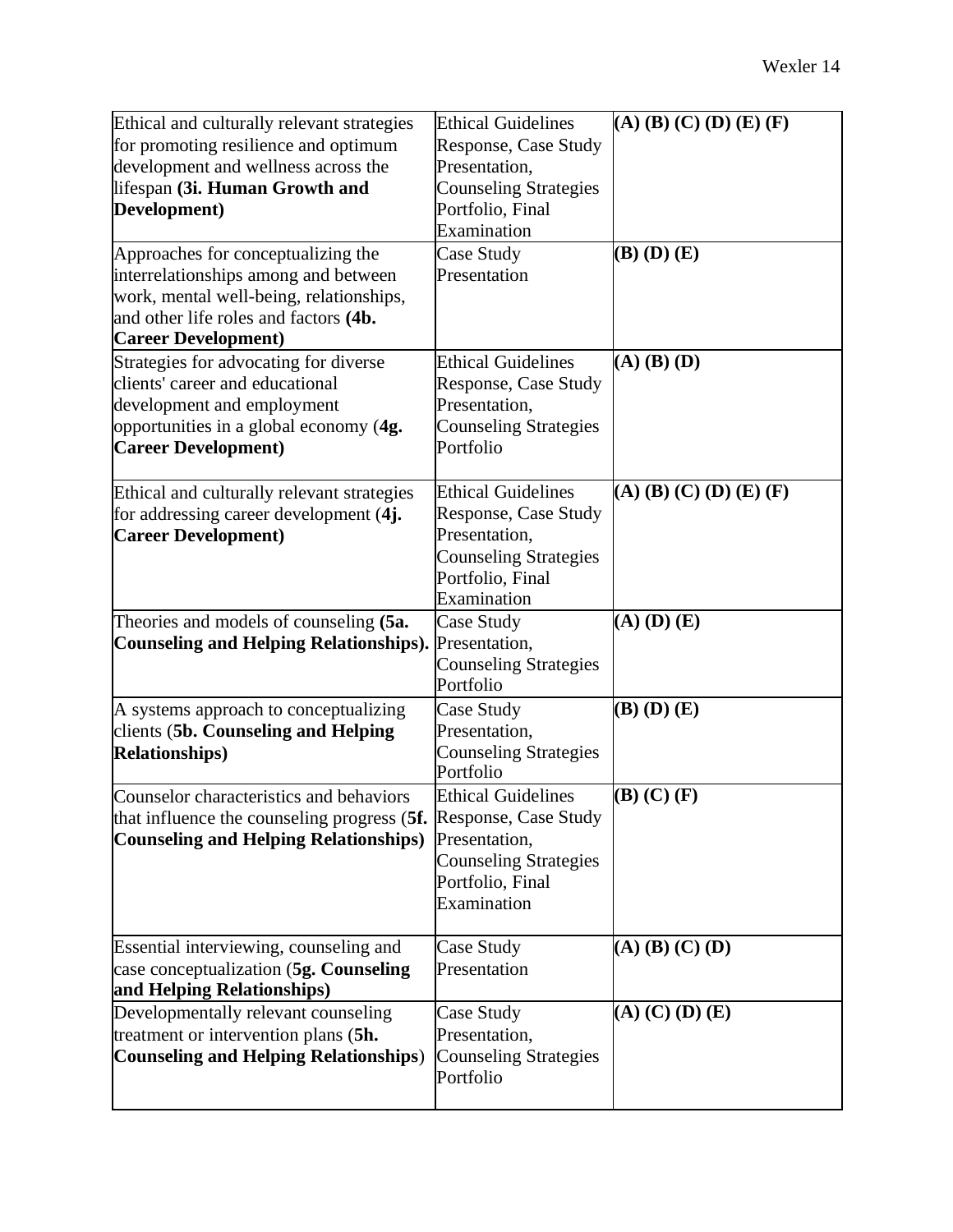| Development of measurable outcomes for Case Study        |                              | (F)               |
|----------------------------------------------------------|------------------------------|-------------------|
| clients (5i. Counseling and Helping                      | Presentation                 |                   |
| <b>Relationships</b> )                                   |                              |                   |
| Evidence based counseling strategies and                 | Case Study                   | $(A)$ $(B)$ $(D)$ |
| techniques for prevention and intervention Presentation, |                              |                   |
| (5j Counseling and Helping                               | <b>Counseling Strategies</b> |                   |
| <b>Relationships)</b>                                    | Portfolio, Final             |                   |
|                                                          | Examination                  |                   |
| Types of groups and other considerations                 | <b>Ethical Guidelines</b>    | (D)               |
| that affect conducting groups in various                 | Response, Case Study         |                   |
| settings (6f. Group Counseling and                       | Presentation                 |                   |
| <b>Group Work</b> )                                      |                              |                   |
|                                                          |                              |                   |
| Ethical and culturally relevant strategies               | <b>Ethical Guidelines</b>    | $(C)$ (D) $(F)$   |
| for designing and facilitating groups (6g.               | Response, Case Study         |                   |
| <b>Group Counseling and Group Work)</b>                  | Presentation,                |                   |
|                                                          | <b>Counseling Strategies</b> |                   |
|                                                          | Portfolio, Final             |                   |
|                                                          | Examination                  |                   |
| Use of assessment for diagnostic and                     | <b>Ethical Guidelines</b>    | $(C)$ (D)         |
| intervention planning purposes (7e.                      | Response, Final              |                   |
| <b>Assessment and Testing)</b>                           | Examination                  |                   |
| Ethical and culturally relevant strategies               | <b>Ethical Guidelines</b>    | $(C)$ $(F)$       |
| for selecting, administering and                         | Response, Final              |                   |
| interpreting assessment and test results                 | Examination                  |                   |
| (7m. Assessment and Testing)                             |                              |                   |
| Identification of evidence-based                         | Case Study                   | $(A)$ $(B)$ $(D)$ |
| counseling practices (8b. Research and                   | Presentation,                |                   |
| <b>Evaluation</b> )                                      | <b>Counseling Strategies</b> |                   |
|                                                          | Portfolio                    |                   |
| Needs assessments (8c. Research and                      | <b>Ethical Guidelines</b>    | $(A)$ (B) (C) (D) |
| <b>Evaluation</b> )                                      | Response, Case Study         |                   |
|                                                          | Presentation, Final          |                   |
|                                                          | Examination                  |                   |

| <b>CACREP Specialty Standards (School)</b><br><b>Counseling</b> ) | <b>Assessment</b>            | <b>Student Learning Outcome</b> |
|-------------------------------------------------------------------|------------------------------|---------------------------------|
| 1. Foundations                                                    |                              |                                 |
| C. Models of P-12 comprehensive career                            | <b>Ethical Guidelines</b>    | $(D)$ $(F)$                     |
| development                                                       | Response, Case Study         |                                 |
|                                                                   | Presentation,                |                                 |
|                                                                   | <b>Counseling Strategies</b> |                                 |
|                                                                   | Portfolio, Final             |                                 |
|                                                                   | Examination                  |                                 |
|                                                                   |                              |                                 |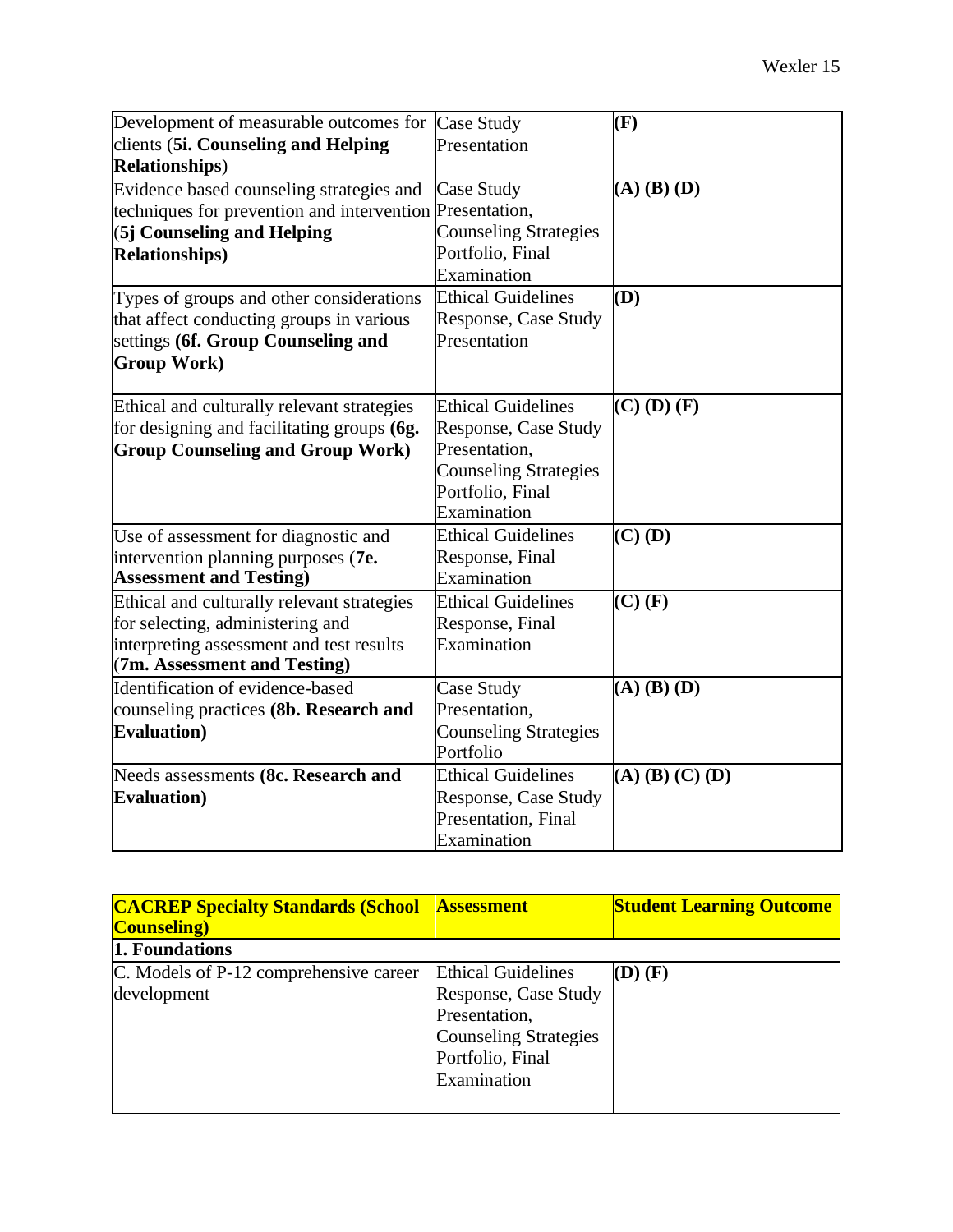| D. Models of school-based collaboration                      | <b>Ethical Guidelines</b>    | $(D)$ $(E)$               |
|--------------------------------------------------------------|------------------------------|---------------------------|
| and consultation                                             | Response, Case Study         |                           |
|                                                              | Presentation,                |                           |
|                                                              | <b>Counseling Strategies</b> |                           |
|                                                              | Portfolio, Final             |                           |
|                                                              | Examination                  |                           |
|                                                              |                              |                           |
| E. Assessments specific to P-12 education Ethical Guidelines |                              | $(A)$ $(B)$ $(C)$ $(D)$   |
|                                                              | Response, Case Study         |                           |
|                                                              | Presentation, Final          |                           |
|                                                              | Examination                  |                           |
| 2. Contextual Dimensions                                     |                              |                           |
| A. School counselor roles as leaders,                        | Case Study                   | $(A)$ (B) (C) (D) (E) (F) |
| advocates, and systems change agents in                      | Presentation, Final          |                           |
| $P-12$ schools                                               | Examination                  |                           |
| B. School counselor roles in consultation                    | Case Study                   | $(C)$ (D) $(E)$           |
| with families, P-12 and post-secondary                       | Presentation,                |                           |
| school personnel and community agents.                       | <b>Counseling Strategies</b> |                           |
|                                                              | Portfolio, Final             |                           |
|                                                              | Examination                  |                           |
| C. School counselor roles in relation to                     | Case Study                   | (D)                       |
| college and career readiness                                 | Presentation                 |                           |
| K. Community resources and referral                          | Case Study                   | $(C)$ $(F)$               |
| sources                                                      | Presentation                 |                           |
| L. Professional organizations,                               | <b>Ethical Guidelines</b>    | (F)                       |
| preparations standards, and credentials                      | Response, Case Study         |                           |
| relevant to the practice of school                           | Presentation,                |                           |
| counseling                                                   | <b>Counseling Strategies</b> |                           |
|                                                              | Portfolio, Final             |                           |
|                                                              | Examination                  |                           |
| M. Legislation and government policy                         | <b>Final Examination</b>     | $(\mathbf{F})$            |
| relevant to school counseling                                |                              |                           |
| N. Legal and ethical considerations                          | <b>Ethical Guidelines</b>    | (F)                       |
| specific to school counseling                                | Response, Case Study         |                           |
|                                                              | Presentation,                |                           |
|                                                              | <b>Counseling Strategies</b> |                           |
|                                                              | Portfolio, Final             |                           |
|                                                              | Examination                  |                           |
| 3. Practice                                                  |                              |                           |
| D. Interventions to promote academic                         | Case Study                   | $(A)$ $(B)$               |
| development                                                  | Presentation,                |                           |
|                                                              | <b>Counseling Strategies</b> |                           |
|                                                              | Portfolio                    |                           |
|                                                              |                              |                           |